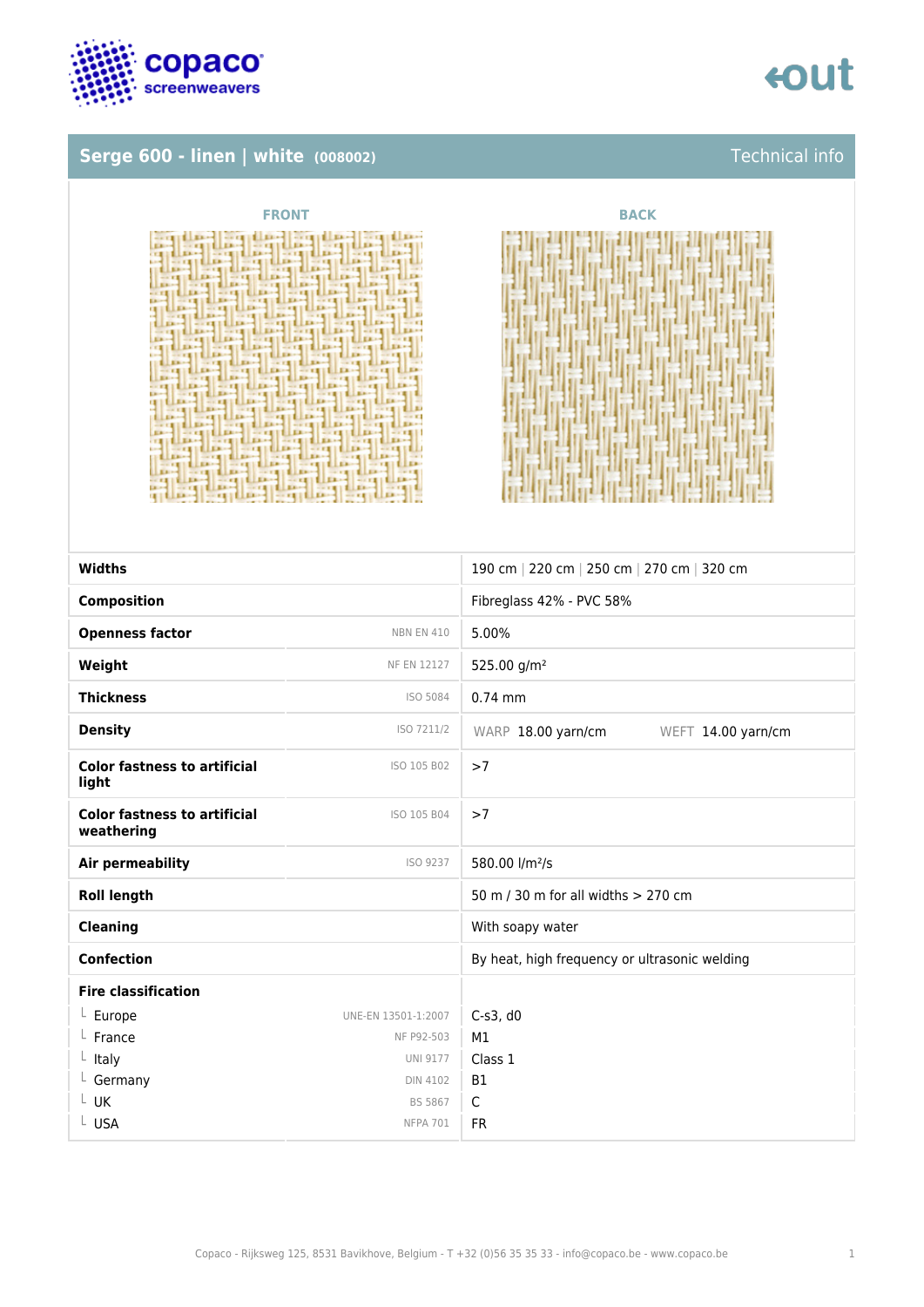

## tout

### **Serge 600 - linen | white**  $(008002)$

| <b>Technical info</b> |  |  |
|-----------------------|--|--|
|                       |  |  |
|                       |  |  |

| <b>Tear strength</b><br>ISO 4674-1 methode 2<br>$L$ Original<br>WARP 8.50 daN<br>WEFT 7.50 daN<br>$\perp$ After climatic chamber -30°C<br>WARP 7.80 daN<br><b>WEFT 7.50 daN</b><br>$\perp$ After climatic chamber +70°C<br>WARP 8.20 daN<br>WEFT 7.20 daN |  |
|-----------------------------------------------------------------------------------------------------------------------------------------------------------------------------------------------------------------------------------------------------------|--|
|                                                                                                                                                                                                                                                           |  |
|                                                                                                                                                                                                                                                           |  |
|                                                                                                                                                                                                                                                           |  |
|                                                                                                                                                                                                                                                           |  |
| <b>Elongation up to break</b><br>ISO 1421                                                                                                                                                                                                                 |  |
| $L$ Original<br><b>WARP 3.10 %</b><br>WEFT 2.75 %                                                                                                                                                                                                         |  |
| $\perp$ After color fastness to artificial light<br><b>WARP 4.00 %</b><br><b>WEFT 2.90 %</b>                                                                                                                                                              |  |
| $\perp$ After colour fastness to artificial weathering<br>WARP 3.50 %<br>WEFT 2.80 %                                                                                                                                                                      |  |
| $\perp$ After climatic chamber -30°C<br><b>WARP 3.00 %</b><br>WEFT 2.50 %                                                                                                                                                                                 |  |
| $\perp$ After climatic chamber +70°C<br><b>WARP 2.85 %</b><br>WEFT 2.50 %                                                                                                                                                                                 |  |
| <b>Breaking strength</b><br>ISO 1421                                                                                                                                                                                                                      |  |
| $L$ Original<br>WARP 260.00 daN/5cm<br>WEFT 225.00 daN/5cm                                                                                                                                                                                                |  |
| $\perp$ After color fastness to artificial light<br>WARP 240.00 daN/5cm<br>WEFT 220.00 daN/5cm                                                                                                                                                            |  |
| $\perp$ After colour fastness to artificial weathering<br>WARP 240.00 daN/5cm<br>WEFT 225.00 daN/5cm                                                                                                                                                      |  |
| $\perp$ After climatic chamber -30°C<br>WARP 225.00 daN/5cm<br>WEFT 200.00 daN/5cm                                                                                                                                                                        |  |
| $\perp$ After climatic chamber +70°C<br>WARP 180.00 daN/5cm<br>WEFT 185.00 daN/5cm                                                                                                                                                                        |  |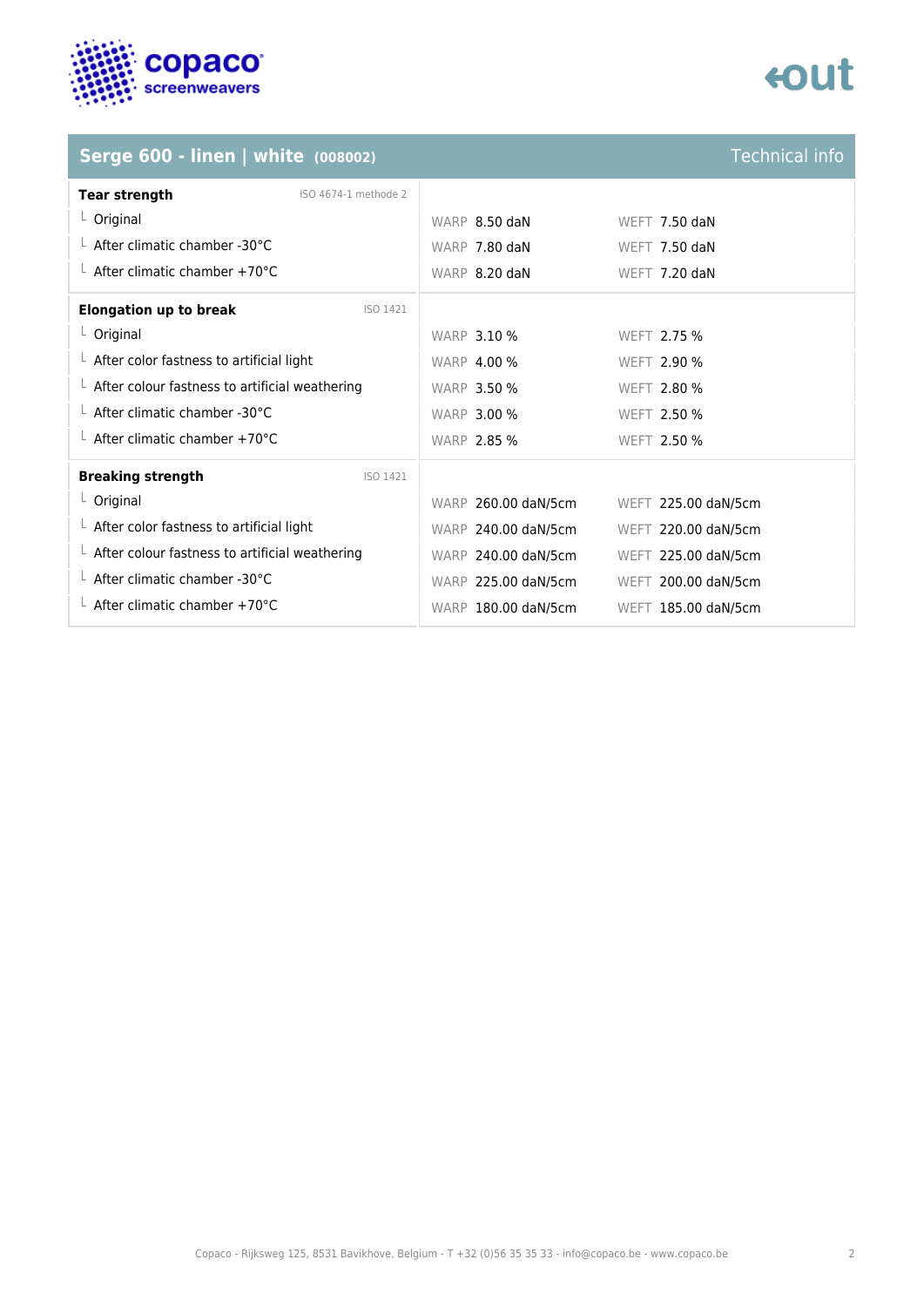

### **Front - Interior** Serge 600 - linen | white (008002)

| <b>Visual properties</b> |  |  |
|--------------------------|--|--|
|                          |  |  |

| Tv = Visual light transmittance | 13.70% |
|---------------------------------|--------|
| Tuv = UV transmittance          | 5.30%  |

| Solar energetic properties      |        |
|---------------------------------|--------|
| As = Solar absorptance          | 26.40% |
| $Rs = Solar$ reflectance        | 58.20% |
| <b>Ts = Solar transmittance</b> | 15.50% |

| Fabric + glazing: G-factor |      |      |      |           |
|----------------------------|------|------|------|-----------|
|                            | G    | Te   | Qi   | <b>SC</b> |
| <b>Glazing A</b>           | 0.39 | 0.13 | 0.26 | 0.46      |
| <b>Glazing B</b>           | 0.41 | 0.12 | 0.29 | 0.53      |
| <b>Glazing C</b>           | 0.38 | 0.09 | 0.29 | 0.65      |
| <b>Glazing D</b>           | 0.26 | 0.05 | 0.20 | 0.80      |

G = Total solar energy transmittance / Te = Direct solar transmittance / Qi = Secondary heat transfer factor / SC = Shading coefficient

| Visual comfort                  |         |                  |  |
|---------------------------------|---------|------------------|--|
| Normal solar transmittance      | Class 4 | Very good effect |  |
| <b>Glare control</b>            | Class 1 | Little effect    |  |
| <b>Privacy night</b>            | Class 2 | Moderate effect  |  |
| Visual contact with the outside | Class 1 | Little effect    |  |
| <b>Daylight utilisation</b>     | Class 2 | Moderate effect  |  |

| Thermal comfort G-factor = Total solar energy transmittance |                  |                  |                  |  |
|-------------------------------------------------------------|------------------|------------------|------------------|--|
| <b>Glazing A</b>                                            | <b>Glazing B</b> | <b>Glazing C</b> | <b>Glazing D</b> |  |
| Class 1                                                     | Class 1          | Class 1          | Class 2          |  |

| Thermal comfort Qi-factor = Secondary heat transfer factor                   |         |         |         |  |
|------------------------------------------------------------------------------|---------|---------|---------|--|
| <b>Glazing B</b><br><b>Glazing C</b><br><b>Glazing D</b><br><b>Glazing A</b> |         |         |         |  |
| Class 1                                                                      | Class 1 | Class 1 | Class 1 |  |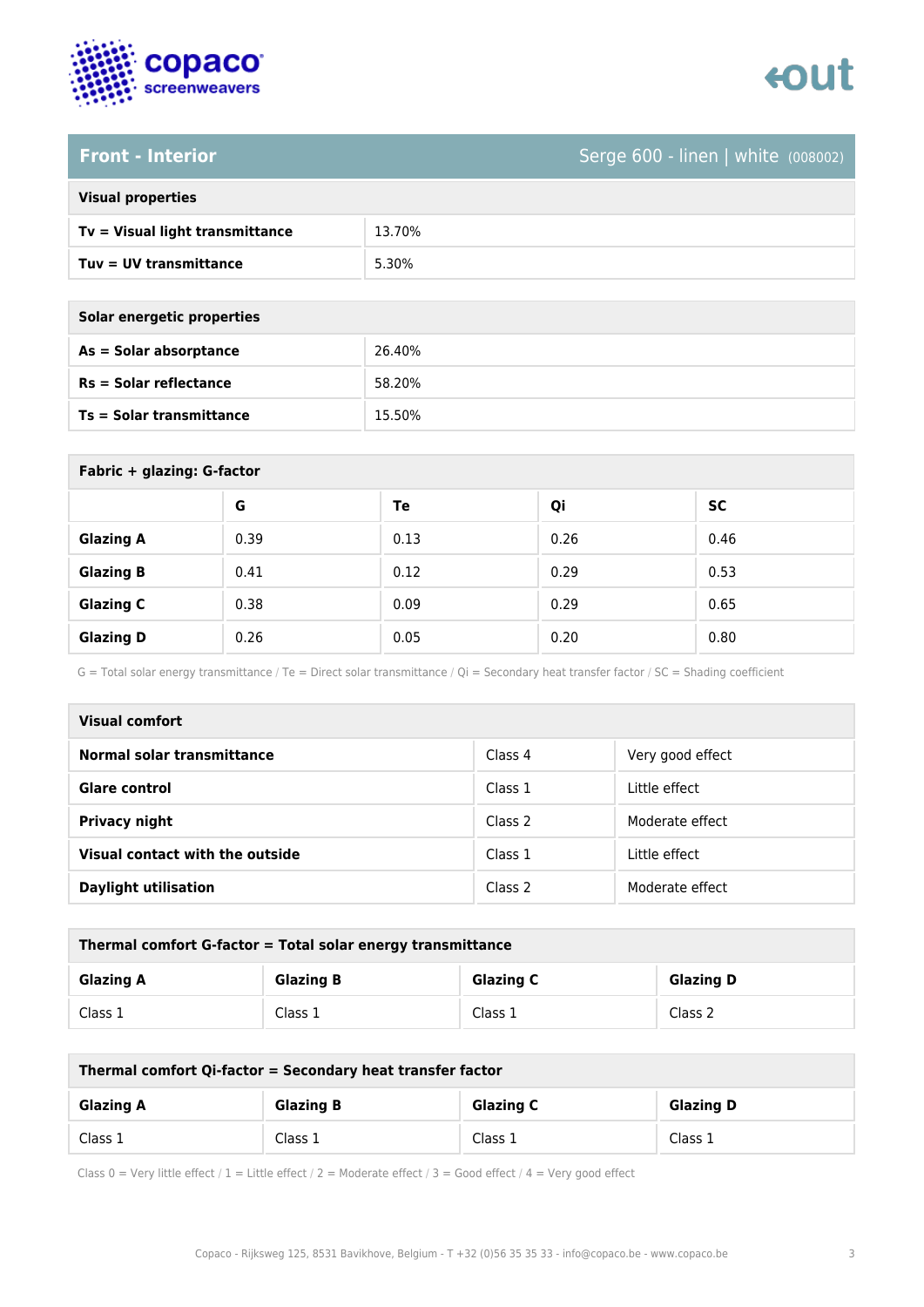



### **Back - Interior** Serge 600 - linen | white (008002)

| <b>Visual properties</b> |  |  |
|--------------------------|--|--|

| Tv = Visual light transmittance | 13.70% |
|---------------------------------|--------|
| $Tuv = UV$ transmittance        | 5.30%  |

| Solar energetic properties      |        |  |
|---------------------------------|--------|--|
| As = Solar absorptance          | 28.10% |  |
| $Rs = Solar$ reflectance        | 56.40% |  |
| <b>Ts = Solar transmittance</b> | 15.50% |  |

| Fabric + glazing: G-factor |      |      |      |           |  |
|----------------------------|------|------|------|-----------|--|
|                            | G    | Te   | Qi   | <b>SC</b> |  |
| <b>Glazing A</b>           | 0.40 | 0.13 | 0.27 | 0.48      |  |
| <b>Glazing B</b>           | 0.42 | 0.12 | 0.30 | 0.55      |  |
| <b>Glazing C</b>           | 0.39 | 0.09 | 0.30 | 0.66      |  |
| <b>Glazing D</b>           | 0.26 | 0.05 | 0.21 | 0.81      |  |

G = Total solar energy transmittance / Te = Direct solar transmittance / Qi = Secondary heat transfer factor / SC = Shading coefficient

| Visual comfort                  |         |                  |  |  |
|---------------------------------|---------|------------------|--|--|
| Normal solar transmittance      | Class 4 | Very good effect |  |  |
| <b>Glare control</b>            | Class 1 | Little effect    |  |  |
| <b>Privacy night</b>            | Class 2 | Moderate effect  |  |  |
| Visual contact with the outside | Class 1 | Little effect    |  |  |
| <b>Daylight utilisation</b>     | Class 2 | Moderate effect  |  |  |

| Thermal comfort G-factor = Total solar energy transmittance                  |         |         |         |  |  |
|------------------------------------------------------------------------------|---------|---------|---------|--|--|
| <b>Glazing C</b><br><b>Glazing B</b><br><b>Glazing D</b><br><b>Glazing A</b> |         |         |         |  |  |
| Class 1                                                                      | Class 1 | Class 1 | Class 2 |  |  |

| Thermal comfort Qi-factor = Secondary heat transfer factor                   |         |         |         |  |
|------------------------------------------------------------------------------|---------|---------|---------|--|
| <b>Glazing C</b><br><b>Glazing B</b><br><b>Glazing D</b><br><b>Glazing A</b> |         |         |         |  |
| Class 1                                                                      | Class 1 | Class 1 | Class 1 |  |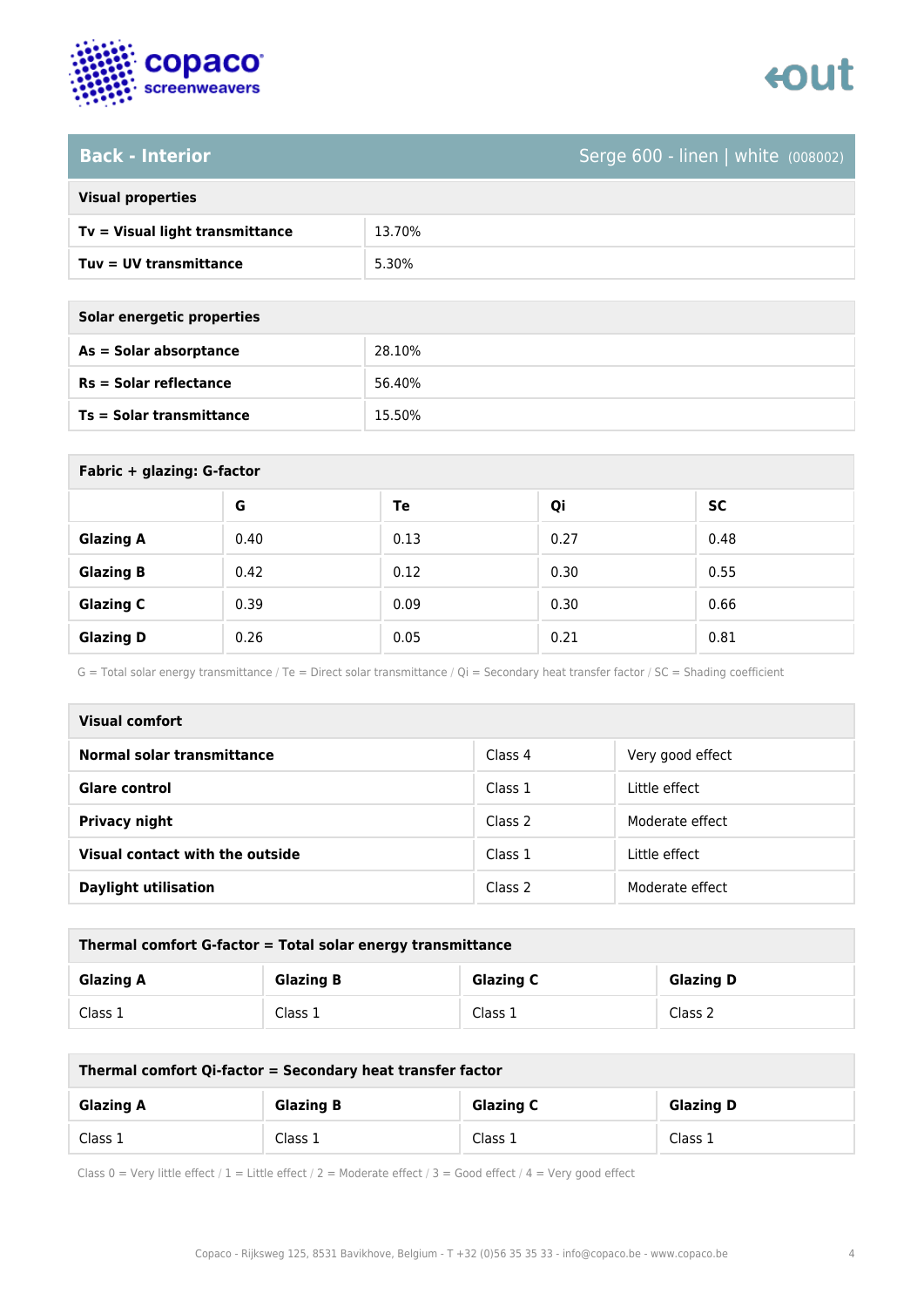

# tout

### **Front - Exterior** Serge 600 - linen | white (008002)

| <b>Visual properties</b> |  |  |
|--------------------------|--|--|
|                          |  |  |

| Tv = Visual light transmittance | 13.70% |
|---------------------------------|--------|
| Tuv = UV transmittance          | 5.30%  |

| Solar energetic properties |        |  |
|----------------------------|--------|--|
| As = Solar absorptance     | 26.40% |  |
| $Rs = Solar$ reflectance   | 58.20% |  |
| Ts = Solar transmittance   | 15.50% |  |

| Fabric + glazing: G-factor |      |      |      |           |
|----------------------------|------|------|------|-----------|
|                            | G    | Te   | Qi   | <b>SC</b> |
| <b>Glazing A</b>           | 0.20 | 0.13 | 0.06 | 0.23      |
| <b>Glazing B</b>           | 0.17 | 0.12 | 0.05 | 0.22      |
| <b>Glazing C</b>           | 0.13 | 0.09 | 0.04 | 0.21      |
| <b>Glazing D</b>           | 0.09 | 0.05 | 0.04 | 0.28      |

G = Total solar energy transmittance / Te = Direct solar transmittance / Qi = Secondary heat transfer factor / SC = Shading coefficient

| Thermal comfort G-factor = Total solar energy transmittance                  |         |         |         |  |  |
|------------------------------------------------------------------------------|---------|---------|---------|--|--|
| <b>Glazing C</b><br><b>Glazing B</b><br><b>Glazing D</b><br><b>Glazing A</b> |         |         |         |  |  |
| Class 2                                                                      | Class 2 | Class 3 | Class 4 |  |  |

| Thermal comfort Qi-factor = Secondary heat transfer factor                   |         |         |         |  |
|------------------------------------------------------------------------------|---------|---------|---------|--|
| <b>Glazing B</b><br><b>Glazing C</b><br><b>Glazing D</b><br><b>Glazing A</b> |         |         |         |  |
| Class 3                                                                      | Class 3 | Class 3 | Class 3 |  |